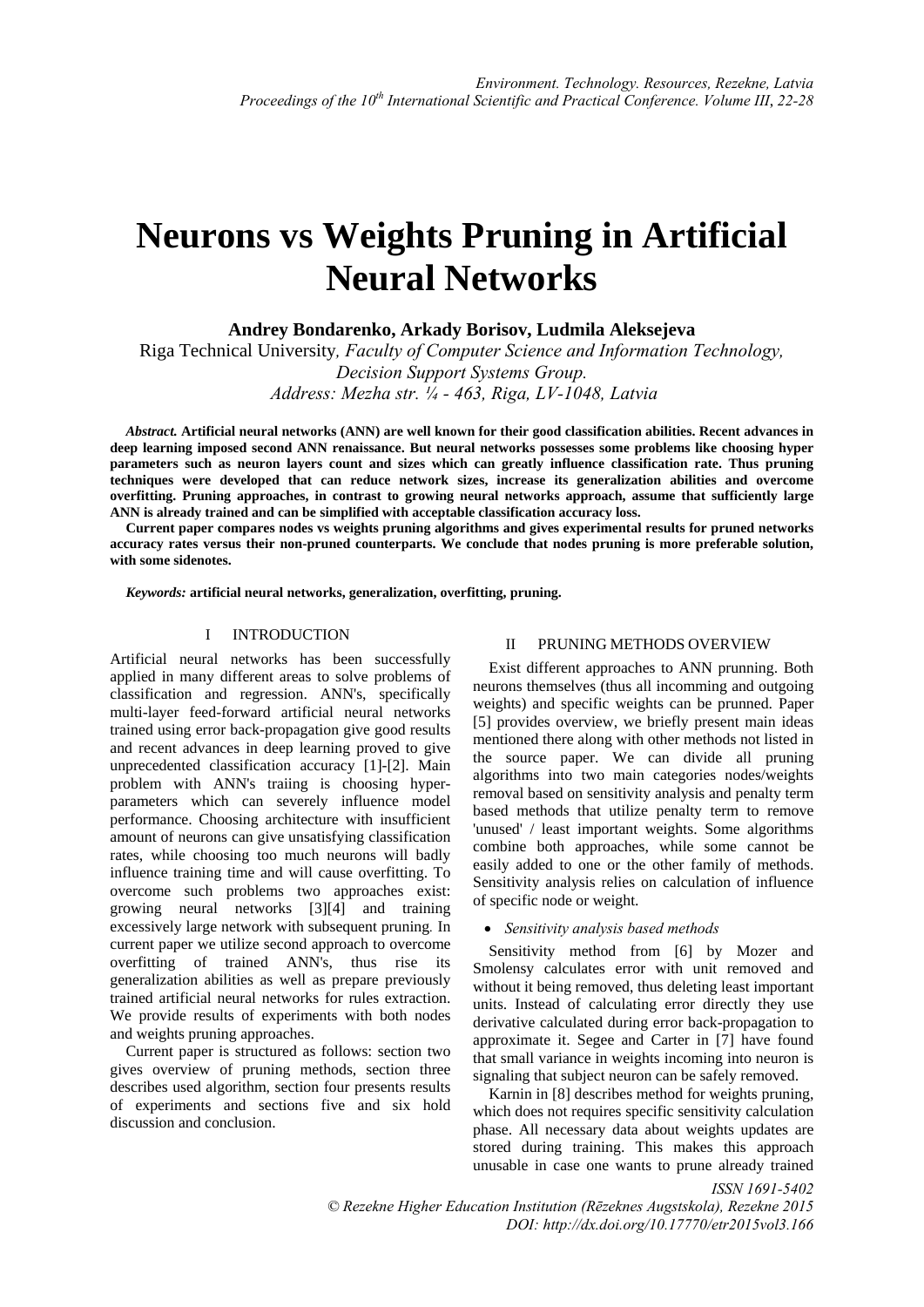ANN. Nevertheless such approach is perfectly usable in case one have control over training of ANN. The main idea is sensitivity analysis of weights and their removal if they have too small sensitivity. Here is the

$$
\hat{S}_{ij} = -\sum_{n=0}^{N-1} \frac{\partial E}{\partial w_{ij}} \Delta w_{ij}(n) \frac{w_{ij}^f}{w_{ij}^f - w_{ij}^i} \tag{1}
$$

Where  $w^f$  is specific weight value,  $\theta$  is its value after its pruning,  $E(w^f)$  is error with given weight enabled and *E(0)* is error when this weight is pruned. Finally  $S_{ij}$  is sensitivity of weight between nodes *i,j*. Instead of computing sensitivity value directly (which would lead to sensitivity estimation phase) authors propose to estimate it using sum of all changes of weight during training:

$$
S_{ij} = -\frac{E(w^f) - E(0)}{w^f - 0} w^f \tag{2}
$$

Rudy Setiono [9] Describes rather simple pruning algorithm which uses simple heuristics to find weights to be pruned. It assumes that one have ANN with single hidden layer (although approach can be generalized to multiple hidden layers), And afterwards removes input-hidden and hidden-output weights if their values are not satisfying specific constant. Actually there are two constants used, both of them should be set-up manually.

Rudy Setiono as well described rules extraction algorithm [10] called N2FPA which uses simple estimations of effect of removal of neurons in the network. Neurons are removed one by one. In case error worses significantly pruning stops. This is the method which was used and slightly modified in current paper.

Le Cun et.al in [11] describe method call *Optimal Brain Damage* (OBD) which measures "saliency" of a weight by estimating second derivative of the error with respect to the weight. They made couple of assumptions after which compute such derivatives during modified error back-propagation. One drawback of such method is necessity of storage of Hessian matrix. After one weight is pruned, retraining is done to find another weight to prune.

*Optimal Brain Surgery* from [12] (OBS) goes one step further in comparison to OBD, it utilizes inverse Hessian matrix to calculate optimal weight to be deleted, but at the same time it solves optimization problem which as result gives remaining weights updates necessary to lower network error. Such approach allows simultaneous update of all remaining weights thus retraining is not required. OBS is one of the best methods for pruning. As well as OBD it should hold Hessian matrix thus requires additional memory.

## *Penalty based methods*

Penalty term methods are utilizing weight decay / penalty term in one way or another to force neural network during its training get rid of unnecessary weights.

Chauvin [13] uses cost function with specific term which poses average energy expended by weights, as well there is a modification with additional magnitude of weights term which penalizes large weights and large amount of weights.

Weigend et. Al [14]-[16] minimizing specific cost function with additional term penalizing network complexity as a function of the weights magnitudes relative to the defined constant w0. Choosing such constant should be done via trials/errors.

 Ji et.al [17] propose another penalty term based pruning approach based on modified error function which tries to minimize number of hidden nodes and weights magnitudes. The limitation of proposed method is that it assumes single hidden layer ANN with one input and out *linear* output node. Method assumes retraining after each removed weight.

#### *Weight decay methods*

Plaut et. Al [18] proposes simple cost function which decays weights. Cost function specifics tends to fact that algorithm favors nodes with lot of small weights in contrast to node with single large connection. Nowlan and Hinton [19] describe more complex cost function with penalty term which models the probability distributions of weights as mixture of Gaussians.

## *Interactive pruning*

Sietsma and Dow [19] describe interactive method in which designer inspects network and marks nodes to be pruned. Algorithm provides several heuristics to determine candidates for removal. Authors have shown on training problems that their method is capable of finding relatively small networks with good accuracy in comparison to large trained networks which were not able to find solution.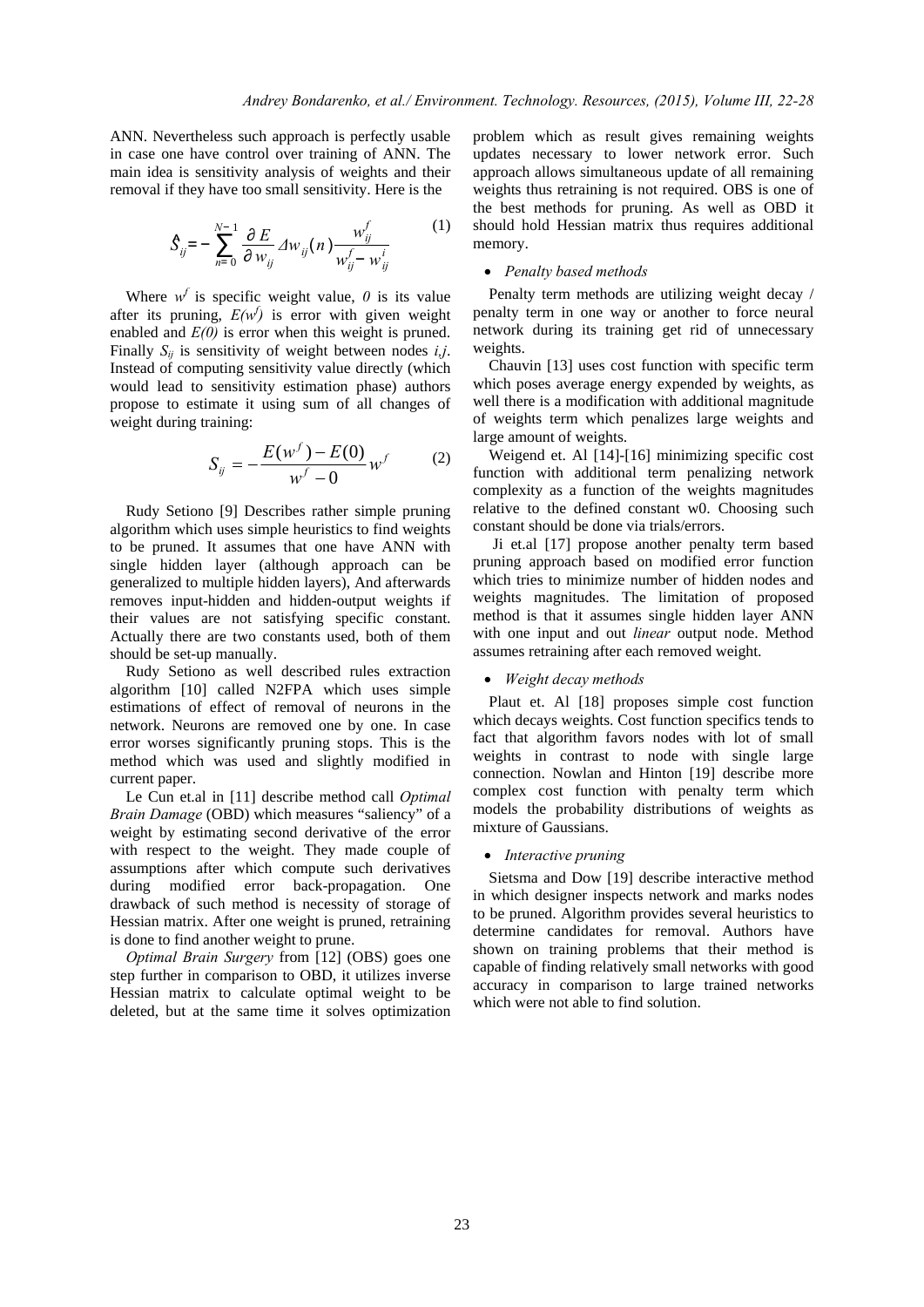|                        | MLP train<br>avg.<br>(stat. dev) | MLP test<br>avg<br>(std.dev | Pruned<br>Weights<br>train avg<br>(stat. dev) | Pruned<br>Weights test<br>avg<br>(stat. dev) | Pruned<br>Nodes train<br>avg<br>(stat. dev) | Pruned<br>Nodes test<br>avg<br>(stat. dev) | Pruned Weights (std.dev)<br>Pruned Counts (std.dev) |
|------------------------|----------------------------------|-----------------------------|-----------------------------------------------|----------------------------------------------|---------------------------------------------|--------------------------------------------|-----------------------------------------------------|
| Haberman (10-fold X-   | 25.99%                           | 26.78%                      | 24.39%                                        | 24.91%                                       | 24.98%                                      | 26.17%                                     | 54.9 (42.0)                                         |
| validation)            | (0.0098)                         | (0.0439)                    | (0.0102)                                      | (0.0550)                                     | (0.0101)                                    | (0.0371)                                   | 23.8(10.7)                                          |
| Ionosphere (10-fold    | 10.83%                           | 10.83%                      | 4.21%                                         | 10.25%                                       | 4.55%                                       | $9.22\%$                                   | 34.1(26.8)                                          |
| X-validation)          | (0.0013)                         | (0.0115)                    | (0.0117)                                      | (0.0346)                                     | (0.0116)                                    | (0.0350)                                   | 34.3(16.0)                                          |
| Monks-1 (train/test)   | 21.51%                           | 32.74%                      | 0.83%                                         | 1.81%                                        | 6.83%                                       | 13.22%                                     | 45.9 (17.3)                                         |
|                        | (0.0158)                         | (0.0138)                    | (0.0268)                                      | (0.0566)                                     | (0.0718)                                    | (0.1201)                                   | 22.4(16.3)                                          |
| Monks-2 (train/test)   | 38.46%                           | 36.04%                      | 12.47%                                        | 12.21%                                       | 11.26%                                      | 10.25%                                     | 16.8(11.8)                                          |
|                        | (0.0194)                         | (0.0167)                    | (0.1795)                                      | (0.1759)                                     | (0.1751)                                    | (0.1597)                                   | 20.1 (12.7)                                         |
| Monks-3 (train/test)   | 6.56%                            | 2.88%                       | 5.16%                                         | 3.45%                                        | 3.33%                                       | 5.76%                                      | 32.4(28.1)                                          |
|                        | (0.0)                            | (0.0022)                    | (0.0182)                                      | (0.0108)                                     | (0.0068)                                    | (0.0075)                                   | 29.3(9.1)                                           |
| Parkinsons (10-fold X- | 24.58%                           | 24.61%                      | 14.83%                                        | 16.38%                                       | 14.30%                                      | 15.57%                                     | 10.5(21.3)                                          |
| validation)            | (0.0023)                         | (0.0190)                    | (0.0307)                                      | (0.0581)                                     | (0.0154)                                    | (0.0671)                                   | 8.3(18.6)                                           |
| Pima (10-fold X-       | 23.93%                           | 24.56%                      | 21.64%                                        | 23.74%                                       | 22.12%                                      | 23.05%                                     | 56.0(34.3)                                          |
| validation)            | (0.0083)                         | (0.0436)                    | (0.0079)                                      | (0.0398)                                     | (0.0055)                                    | (0.0322)                                   | 22.7(3.3)                                           |
| WDBC (10-fold X-       | 4.16%                            | 4.33%                       | 1.83%                                         | 2.63%                                        | 1.77%                                       | 2.93%                                      | 23.3(9.2)                                           |
| validation)            | (0.0033)                         | (0.0251)                    | (0.0026)                                      | (0.0238)                                     | (0.0028)                                    | (0.0218)                                   | 18.5(11.0)                                          |
| WPBC (10-fold X-       | 0%                               | $0\%$                       | 0%                                            | 0.17%                                        | 0%                                          | $0\%$                                      | 153.6 (140.6)                                       |
| validation)            | (0.0)                            | (0.0)                       | (0.0000)                                      | (0.0091)                                     | (0.0000)                                    | (0.0000)                                   | 50.0(0.0)                                           |

TABLE I ERROR RATES WITH STANDARD DEVIATIONS. MEAN PRUNED NODES/WEIGHTS COUNTS.

## *Auto-pruning methods*

Next discussed approach is auto-pruning method called *lprune* [20] by Lutz Prechelt. It proposes to prune at each step all weights not satisfying specific formula controlled by parameter *lambda.* Experiments showed that this parameter should be adaptive, algorithm to support dynamic adjustment is proposed. According to author proposed methods overcomes OBD and OBS in terms of accuracy and simplicity of pruned ANN

Another auto-pruning method [21] by William Finoff et. al utilizes modified cost function, does not requires full training of ANN and uses dynamic adjustment of penalty term. Similar to OBS this method performs dynamic topology adjustments.

#### *Other methods*

Kruchke [22] describes Local Bottlenecks method in which neurons "compete" with each other to survive. Magnitudes of vectors determine degree to which neuron participates in modeling target function, this is treated as neuron gain. In case gain is zero, neuron is not participating in classification task and can be removed. In case two neurons have parallel or anti-parallel weights vectors they are redundant and can be removed as well. Method utilizes specific parameter which should be tuned carefully.

Same author proposes another method called Distributed Bottlenecks [22][23] which puts constraints on weights rather than deletes them. This server as sort of dimensionality reduction. Such approach makes weight vectors that are farther apart than average to become more farther from each other and vectors that are closer than average to become more closer. Again method uses special constant which should be chosen manually.

### III PROPOSED ALGORITHM

We utilized algorithm described by Rudy Setiono in [10] (part of N2FPA rules extraction method.) In essence we are using nodes/weights pruning. We operate on trained ANN, on each pruning iteration we try to determine neuron or weight which needs to be removed. For all weights or neurons in input and hidden layers we calculate classification error for network operating without them. (This essentially means we are setting activations of pruned neurons to zero, or nullifying weights.) When neuron/weight, which upon removal gives network with smallest cost function is found it is removed. In our case this is neuron/weight which after removal gives network with smallest error classification rate. Afterwards network is retrained. If accuracy drops, remained the same or have risen over a small amount (we used tolerance equal to 2.5% - i.e. we are ok with error growth for this amount, then neuron/weight is really pruned. If error rises significantly candidate neuron/weight is left intact and new search for pruning candidate is initiated. In case error rises we are Retraining gives chances to get simpler network with high generalization and good classification rates, which can be observed looking into table 1.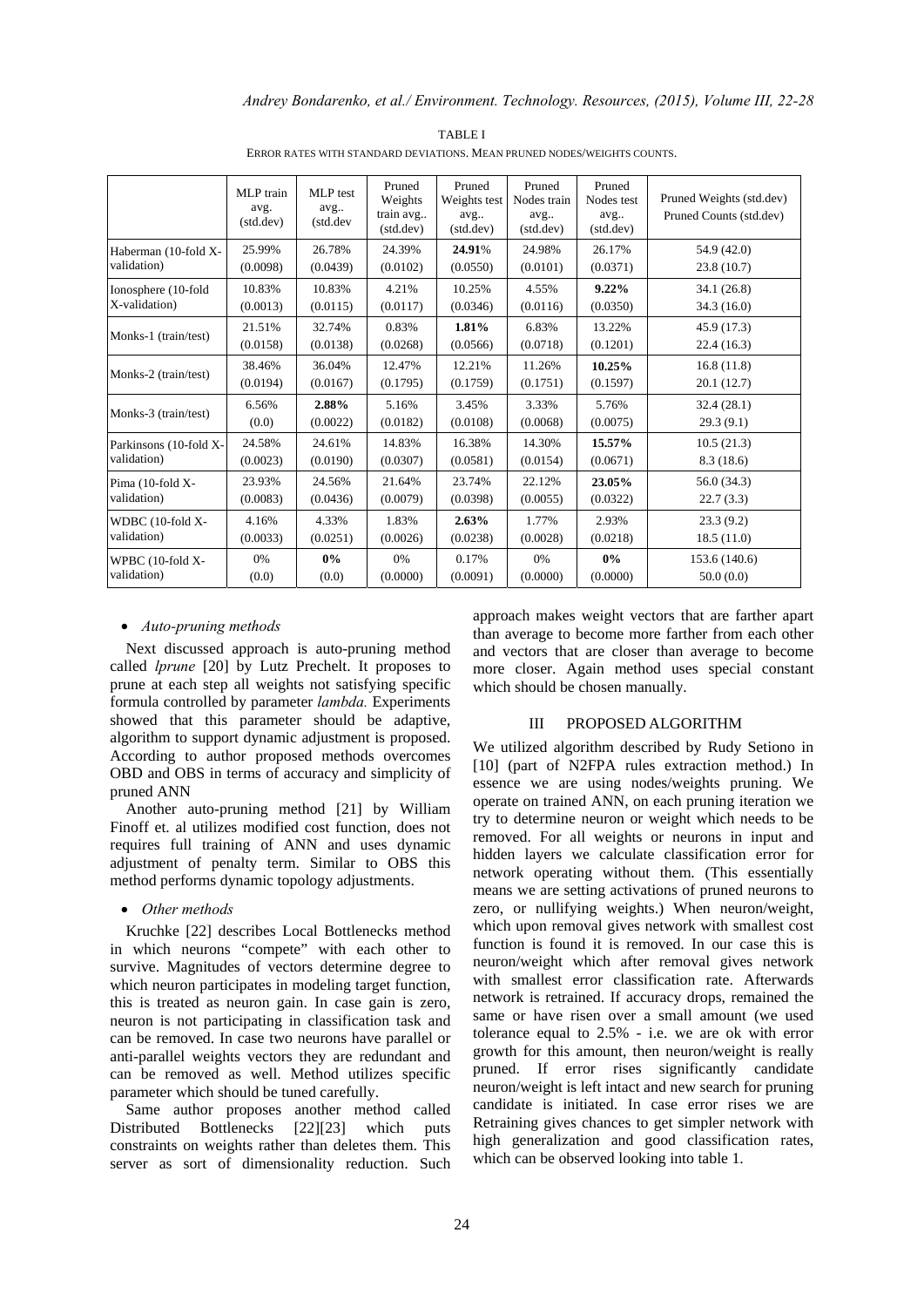

This algorithm was described in our previous work [24]. Although in current papers we used a slightly modified version with two main changes. First of all in new version we have pruned not only hidden neurons but input layer as well – this basically worked as a feature selection. And secondly when algorithm encounters rise in error it saves ANN previous state, thus in case of several consecutive trials and failures to retrain network and get better accuracy (or at least not too bad – according to error tolerance) algorithm restores last known good ANN state (before significant rise of the error).

Below you can find pseudo code of weights pruning algorithm (with slight modifications in regards to algorithm published in [24]):

Inputs:

maxIter – determines maximum count of prunning iterations

maxPrunedNodes – maximum amount of nodes to be pruned

errorRiseTol - determines acceptable error rise

maxFallbacks - in case neurons are pruned and then reverted – how many times before we quit?

```
Program:
```

```
iter = 1 
while(iter<maxIter || 
prunedWeights<maxPrunedWeights) 
    for all not pruned weights in all layers 
      if (lastWeightInLayer()) continue; 
      removeWeight(n) 
      cost = testNetwork() 
      if (cost > largestKnownCost) 
         largestKnownCost = cost 
         indexOfPrunedWeight = 
getIndexOfPrunedWeight 
        prunedWeights = prunedWeights + 1 
      end 
    end 
   S = saveNetworkState() 
   retrainNetwork() 
   classError = testNetwork() 
   errRatio = classError/smallestClassError 
    if (errRatio > 1 + errorRiseTol) 
      revert pruned weight 
      fallbacksCounter = fallbacksCounter + 1 
      prunedNodes = prunedNodes - 1 
    else 
     ///leave pruned neuron as is 
     fallbacksCounter = 0 
   end 
   if (fallbacksCounter >= maxFallbacks) 
     this = restoreNetworkState(S) 
     break 
   end 
   iter = iter + 1 
end
```
Here one can notice hyper-parameters listed in the beginning, m*axIter* -controls maximum possible amount of pruning iterations, *maxPrunedNeurons* – controls maximum amount of neurons to be pruned. We need both parameters as neurons after pruning can be restored, thus some iterations will not result in network pruning. Although they will leave network with weights adjusted during retraining. Apart from that two other hyper-parameters are: *errorRiseTol* –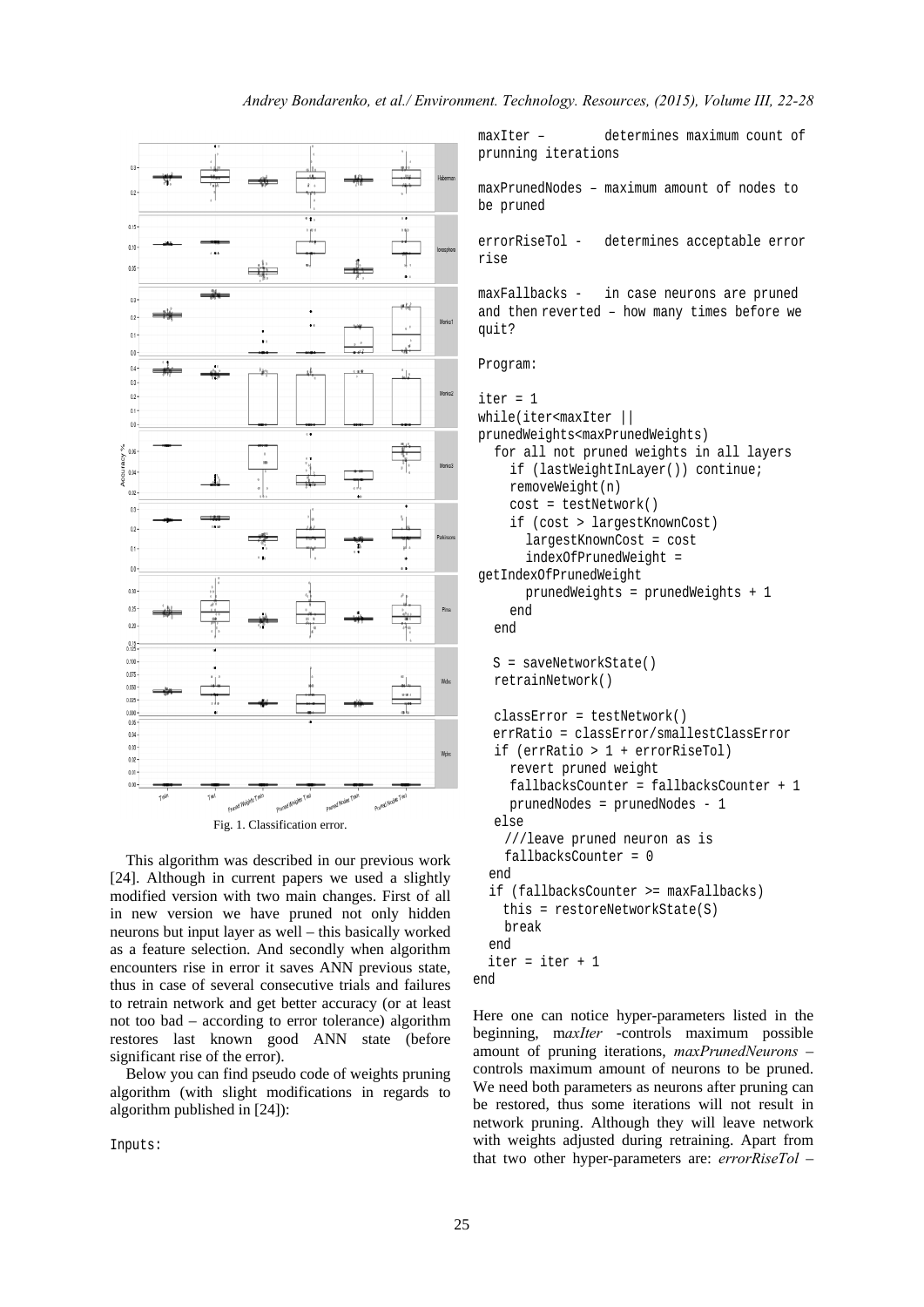which controls maximum rise of error (we used classification error) after removal of neuron which will not cause pruned neuron reversal/restore. Thus let's say in case error have risen for 5% in case of neuron removal in comparison to best/lowest known error rate and our parameter is 0.075 we will leave network intact, but if it is below 0.05 network will get back pruned neuron. Finally *maxFallbacks* controls how many attempts algorithm makes in pruning neurons and reverting them back consequently before termination. Thus if this parameter is equal to 10, then in case of ten subsequent iterations neuron is pruned, but then restored due to high rise in error algorithm terminates.

ANN itself is trained using Cross-entropy cost function equipped with penalty term (weights decay). Below is cost function:

$$
F(w,v) = \left(\sum_{i=1}^{k} \sum_{p=1}^{C} l_p^{i} \log S_p^{i} + (1 - l_p^{i})(1 - \log S_p^{i})\right)
$$
(3)

Where  $k -$  is the number of patterns,  $l_p^i = 0$  or 1 is the target value for pattern  $x^i$  at ouput unit p,  $p = 1, 2, \ldots, C$ . *C* is the number of output units/neurons.  $S_p^i$  is the output of the network at unit *p*:

$$
S_p^i = \sigma \left( \sum_{m=1}^h \sigma \left( \left( x^i \right)^T w^m \right) v_p^m \right) \tag{4}
$$

Here to simplify things a bit we provide formulas for single hidden layered neural network, but in reality for our experiments we utilized two hidden layers. *xi* is an *n*-dimensional input pattern,  $i=1,2,...,k$ .  $w^m$  is an *n*dimensional vector of weights for the arcs connecting the input layer and the *m*-th hidden unit,  $m = 1, 2, \ldots, h$ .  $v^m$  *is a* C-dimensional vector for the weight connecting the *m*-th hidden unit and the output layer. The activation function is sigmoid function with domain  $(-1, +1)$ :

$$
\sigma(y) = \frac{1}{1 + e^{-y}}\tag{5}
$$

Finally for all our weights we are applying weight decay factor 0.0001. This is quite simple approach in comparison to other described in theoretical part, but still it does the job. Cross-entropy was chosen as it is capable of dealing with problems of error derivative platoe better than standard round mean square error (RMSE) [25]. Apart from this we utilized Stochastic Gradient Descent batch training. Batch size was chosen to be 20.

#### IV EXPERIMENTS

In our experiments we have utilized three 10-fold cross-validation, but for some test-sets like monk's train and test data are already provided thus there we utilized thirty runs to get averaged results. We decided to utilize two hidden layers neural networks so that some networks will be able to utilized this to their advantage, in case one of the layers is not needed we will be able to see this after pruning will be finished – such layers should have small amount of intact neurons in one of the layers. For our experiments we utilized well known UCI [26] data sets: Monks-1, Monks-2, Monks-3, Ionosphere, Haberman, Pima diabetes, WDBC, WPBC and Parkinsons.



Some of mentioned problems utilize only categorical variables - like monks. In such cases we have transformed input data into binary format thus instead of 5 inputs we used 17. In other cases the only transformation applied was rescaling of data into [-1, 1] region. Data sets are binary classification problems; we utilized two output neurons to represent solution of the network. Data sets themselves are pretty small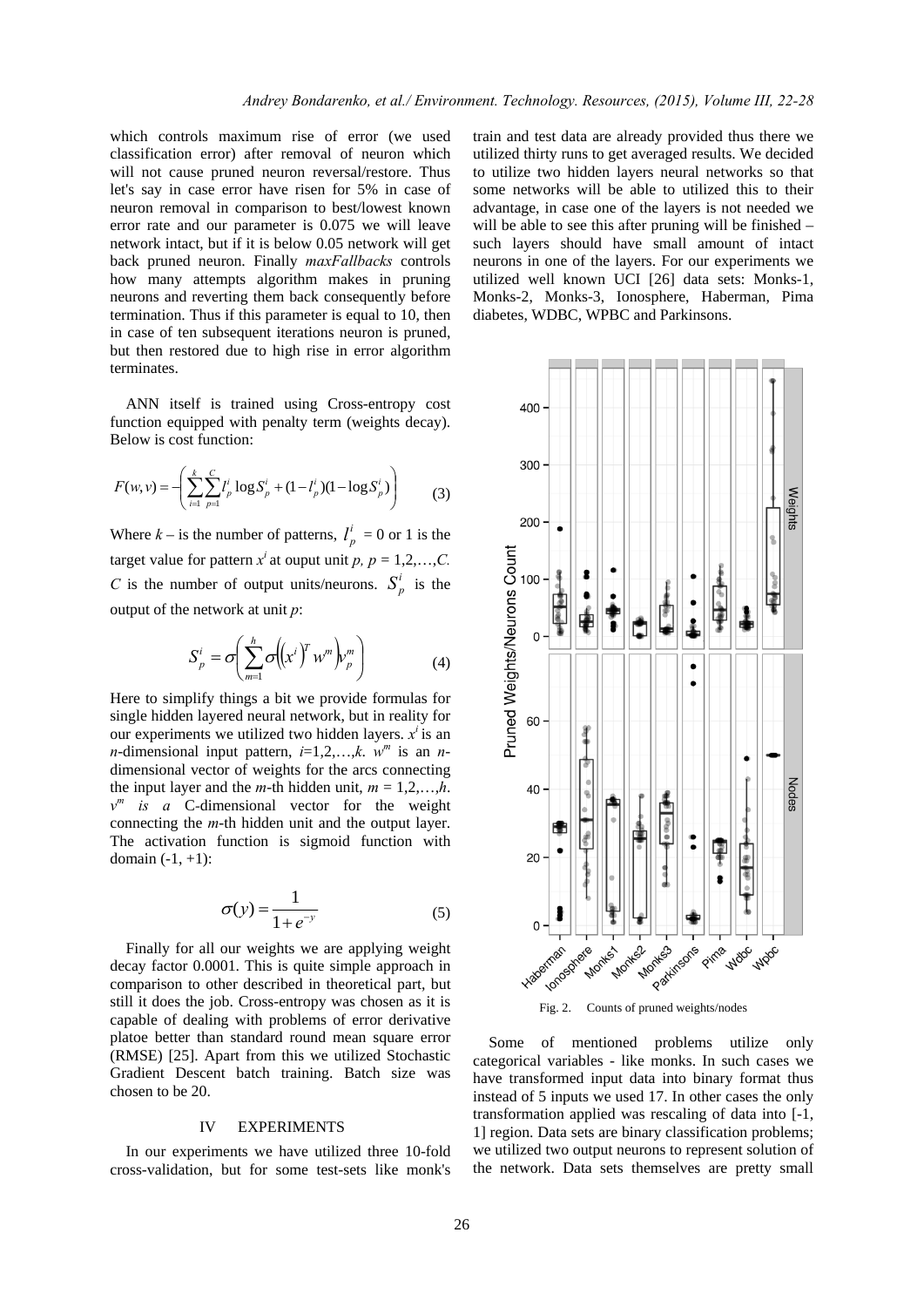ranging from about 150 to 500 entries. Table 1 holds classification accuracy for all data sets. It contains average classification rate with standard deviation for both train and test cases along with 10 x-validation folds or runs for non-pruned and pruned neural networks. Last table column holds networks hidden layers structures before and after pruning.

For the pruning algorithm we used 0.025 as an *errorRiseTol* tolerance level, usually around 50 (depends on total amount of neurons, it should be around 60-70% of that) as *maxIter* iterations. MaxIter count should be larger than maximum amount of neurons to be pruned (which was always equal to neurons count in hidden layers minus 2 – we cannot prune all neurons from all layers.) In all cases we decided to utilize 2 layer hidden neuron networks (with error-backpropagation) trained using crossentropy cost (error) function and stochastic gradient descent as learning algorithm. All cases were executed using 10-fold cross validation except monk's data sets – they already are divided into training and testing sets

 Figure 1 as well as Table 1 present classification errors for all 30 experiments across all datasets. One can note that all in all weights pruning when run on test data is giving classification accuracy almost equal to nodes pruning. Single exception is Monks-2 dataset, where weights pruning perform better. Now looking on figure 2 one can observe that counts of pruned nodes/weights greatly varies between runs. This suggests large amount of local minima. One way of dealing with this can be pre-training of ANN using DBN.

All in all training set classification graphs show decrease of train set classification error.

#### V DISCUSSION

As one can notice in many cases acquired ANN models are significantly smaller than initial networks. Exceptions are wdbc and parkinsons data sets where we can see ~50% drop in neurons counts. Both of them have rather complex structure thus require bigger models (in comparison to other data sets). Looking at weights pruning approach – almost always networks sizes are at least 70%-80% of the original size (with some exceptions). Looking at accuracy rates we can say there is a parity between weights and nodes pruning. Although in context of rules extraction neurons pruning is more preferable approach as it is producing smaller networks and it is less time consuming (there are much less neurons than weights in network). As we already noted algorithm have autostopping criteria allowing it to perform several trials before deciding to stop. Used algorithm assumes training of neural network with removed neuron/weight, while afterwards in case of unsatisfactory results removed neuron is returned back to the ANN. Diligent reader can note that there exists

several possibilities in regards to how and which neuron should be returned back into neural net. We used same neuron, but we have not explored possibilities of adding random neuron. As we already mentioned in case algorithm fails to get pruned network, it restores it's last state – before it started to fail with removal of weight/node.

Another point to mention is interesting behavior of algorithm on Monks-2 dataset observing network errors in Figure 1 one can note that in half of all cases algorithm was able to get near zero error rate. At the same time weights pruning performed much better than nodes pruning at Monks-3 testing data set, which have 5% noise in training data.

#### VI CONCLUSIONS

In current paper we presented improved algorithm for pruning artificial neural networks via nodes/weights pruning along with experimental data (UCI classification data sets were used) showing that both types of pruning simplify network structure, but nodes pruning does better job. While weights pruning can give better results at cost of more complex ANN structure and higher computational time. Of course if some data set have complex structure – in such cases both approaches will end up with only slightly pruned neural network – but with better generalization value. When algorithm was applied to UCI datasets in many cases it produced much simpler ANN models with only a few neurons/or couple of dozens of weights while having slightly worse or in some cases better classification accuracy rates. Such 'simpler' models are faster to execute and are better candidates for knowledge extraction. Further research directions are exploration of other techniques for returning neuron back after retraining phase. Another area of future research can be dealing with local minima which causes early stopping during pruning. It is interesting to see causes of such early stopping – are they caused entirely by poorly trained ANN and can they be overcome or not.

#### VII REFERENCES

- [1] A.-Krizhevsky, I. Sutskever, G. Hinton. "ImageNet Classification with Deep Convolutional Neural Networks", *Advances in Neural Information Processing Systems 25 (NIPS 2012)*, 2012.
- [2] G. Hinton, L. Deong, D. Yu, G. Dahl and others, "Deep Neural Networks for Accoustic Modelling in Speech Recognition"*. IEEE Signal Processing Magazine*, November,  $2012$
- [3] X. Qiang, G. Cheng, Z. Wang, "An Overview of Some Classical Growing Neural Networks and New Developments"*, IEEE, Education Technology and Computer (ICETC)*, 2nd International confernece Vol.3. 2010.
- [4] V. Chaudhary, A.K. Ahlawat, R.S. Bhatia, "Growing Neural Networks using Soft Competitive Learning". International Journal of Computer Applications (0975-8887) Volume 21- No.3, May 2011.